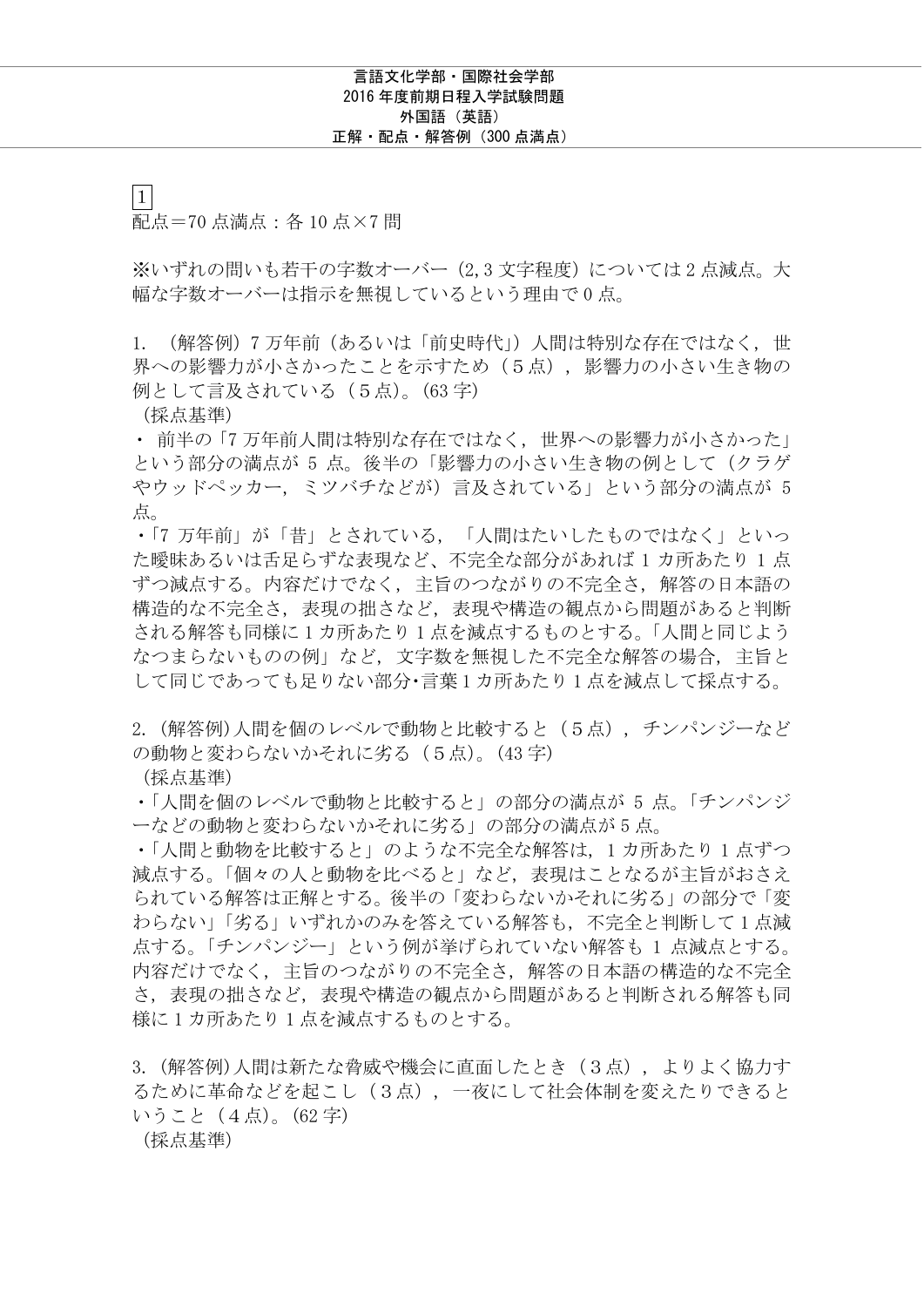・「人間は新たな脅威や機会に直面したとき」の部分の満点が 3 点, 「よりよく 協力するために革命などを起こし」の部分が 3 点, 「一夜にして社会体制を変 えたりできる」という部分が 4 点。

・「脅威」「機会」「革命」など, 具体的な例を示す言葉が抜けている場合には, 1カ所あたり 1 点減点とする。その他, 表現や構造の観点から不完全と思われ る解答も1カ所あたり 1 点減点とする。内容だけでなく, 主旨のつながりの不 完全さ, 解答の日本語の構造的な不完全さ, 表現の拙さなど, 表現や構造の観 点から問題があると判断される解答も同様に 1 カ所あたり 1 点を減点するもの とする。

- 4. (解答)監獄、虐殺、コンセントレーションキャンプなど(5点), 歴史上 人間が行ってきた蛮行も人間の集団的協力の結果だから(5点)。(53字) (採点基準)
- ・「監獄, 虐殺, コンセントレーションキャンプなど」の部分で5点満点とする。 後半「歴史上人間が行ってきた蛮行も人間の集団的協力の結果だから」の部分 で 5 点満点とする。

・「監獄」「虐殺」「コンセントレーションキャンプ」「歴史上」「蛮行」「集団的」 「協力」などに相当する言葉が欠けている場合には、1カ所あたり 1 点減点と する。内容だけでなく, 主旨のつながりの不完全さ, 解答の日本語の構造的な 不完全さ, 表現の拙さなど, 表現や構造の観点から問題があると判断される解 答も同様に 1 カ所あたり 1 点を減点するものとする。

5. (解答例)想像力のおかげで様々な人々が同じ物語を信じ(5点), それに より大人数の人々が柔軟に協力することができるという意味(5点)。(53字)

(採点基準)「想像力のおかげで様々な人々が同じ物語を信じ」の部分が 5 点。 「それにより大人数の人々が柔軟に協力することができる」の部分が 5 点。

・「創造力」「同じ」「物語」「大人数の人々」「柔軟に」「協力する」などに相当 する言葉が欠けている場合には, 1カ所あたり 1 点の減点とする。内容だけで なく, 主旨のつながりの不完全さ, 解答の日本語の構造的な不完全さ, 表現の 拙さなど, 表現や構造の観点から問題があると判断される解答も同様に 1 カ所 あたり 1 点を減点するものとする。

6. (解答)1ドル札などの紙幣には本来的な価値はないが(3点), その価値 が多数の人間に信じられていれば(3点)見知らぬ人とでも取引ができる(4 点)。(56 字)

(採点基準)

・「1ドル札などの紙幣には本来的な価値はない」という部分で 3 点を与える。 「その価値が多数の人間に信じられていれば」で 3 点。「見知らぬ人とでも取引 ができる」の部分が 4 点。

・「1ドル札」「紙幣」「本来的な価値はない」「価値」「多数の人間」「見知らぬ 人」「取引ができる」などに相当する言葉が欠けている解答については, 1カ所 あたり 1 点減点する。内容だけでなく, 主旨のつながりの不完全さ, 解答の日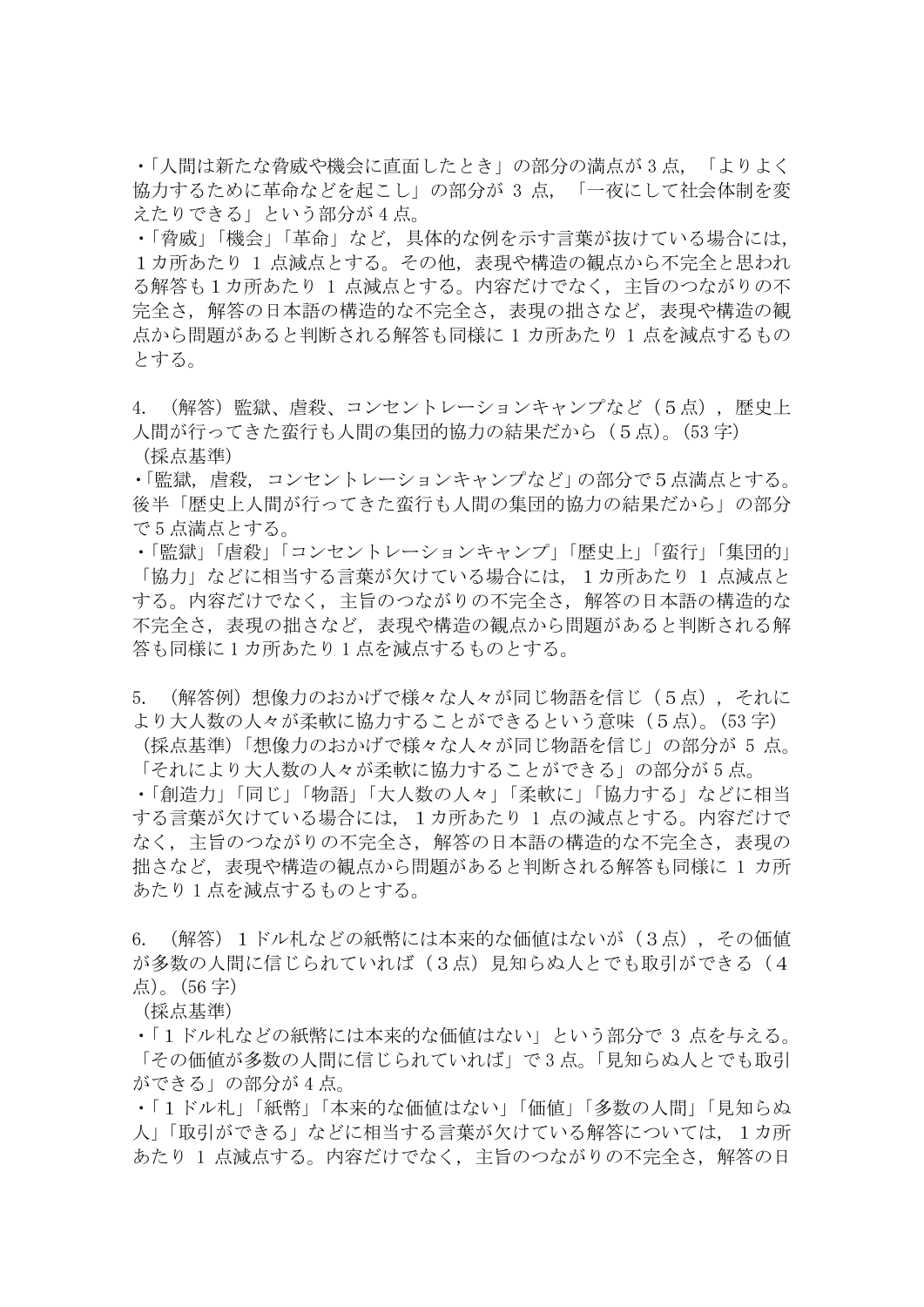本語の構造的な不完全さ, 表現の拙さなど, 表現や構造の観点から問題がある と判断される解答も同様に 1 カ所あたり 1 点を減点するものとする。

7. (解答)人間は動物同様に客観的な世界に生きるのと同時に(3点), EU や 神やドルや人権など(3点), 虚構によって成り立つ見せかけの現実世界にも 生きているということ (4点)。(69字)

(採点基準)

・ 「人間は動物同様に客観的な世界に生きるのと同時に」の部分に 3 点を与え る。具体例を示す「EU や神やドルや人権など」の部分に 3 点を与える。「虚構に よって成り立つ見せかけの現実世界にも生きている」の部分に 4 点を与える。

・ 「動物」との比較に触れていない解答や「客観的」「虚構」「見せかけの」な どに相当する言葉が欠けている解答については, 1カ所あたり 1 点を減点する。 内容だけでなく, 主旨のつながりの不完全さ, 解答の日本語の構造的な不完全 さ, 表現の拙さなど, 表現や構造の観点から問題があると判断される解答も同 様に 1 カ所あたり 1 点を減点するものとする。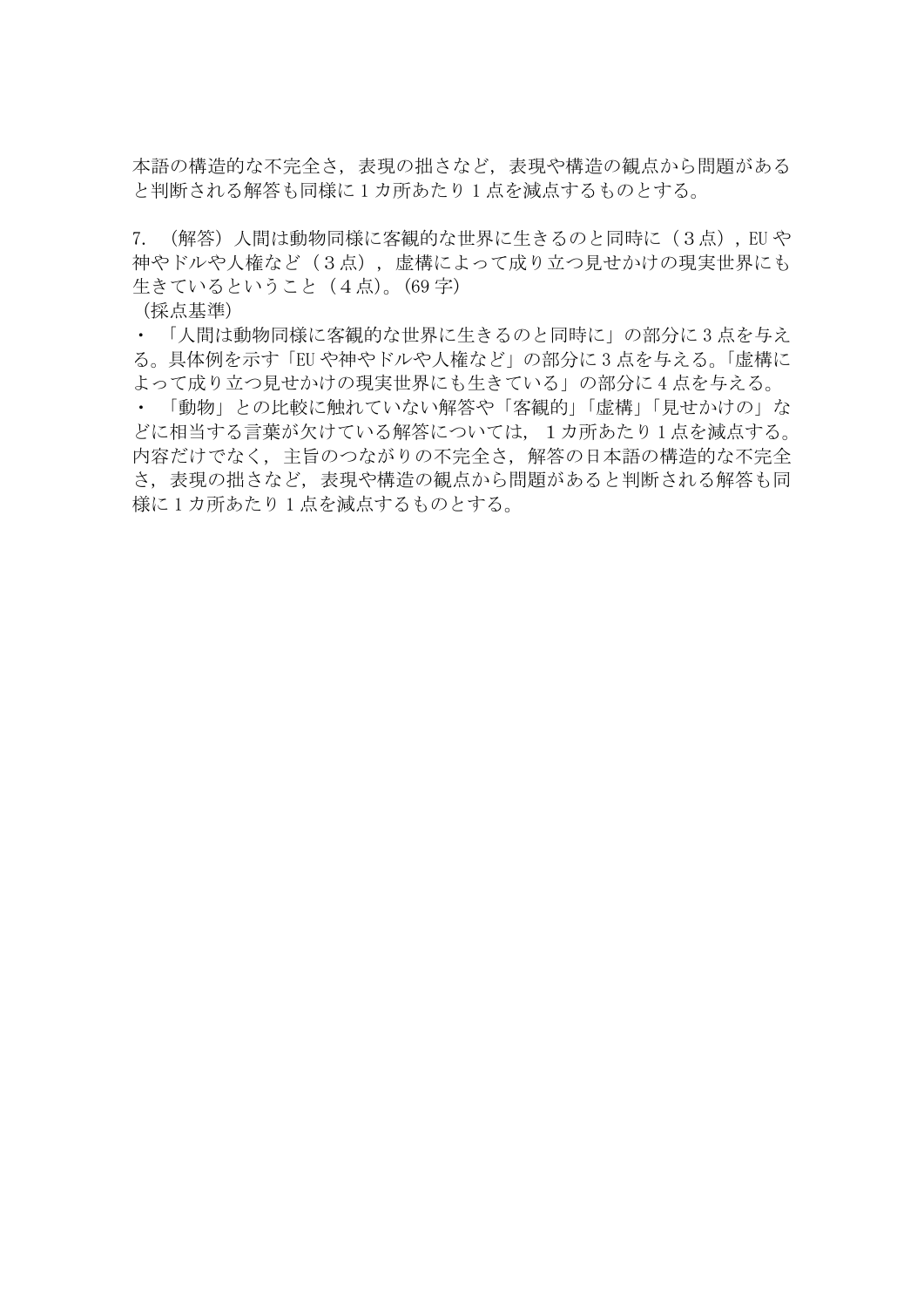2 40 点満点:各 4 点×10 問

<正解および採点基準> ① shed ②appear ③bearing ④analyze/analyse ⑤ assumed ⑥gone ⑦determine ⑧ stretched ⑨making ⑩ involving 正しい単語が選択できていれば 2 点。 正しい活用形・綴りであれば 2 点。

3 40 点満点:各 5 点×8 問

3 40 点満点:各 5 点×8 問

<正解>修正版 ①オ ②ア ③カ ④ク ⑤イ ⑥ウ ⑦ケ ⑧エ

4 30 点満点:各 3 点×10 問

<正解>

1.b 2.c 3.b 4.a 5.b 6.b 7.b 8.c 9.c 1 0.b

5 40 点満点:各 5 点×8 問

<正解>

1. b 2.b 3.c 4.a 5.b 6.a 7.b 8.c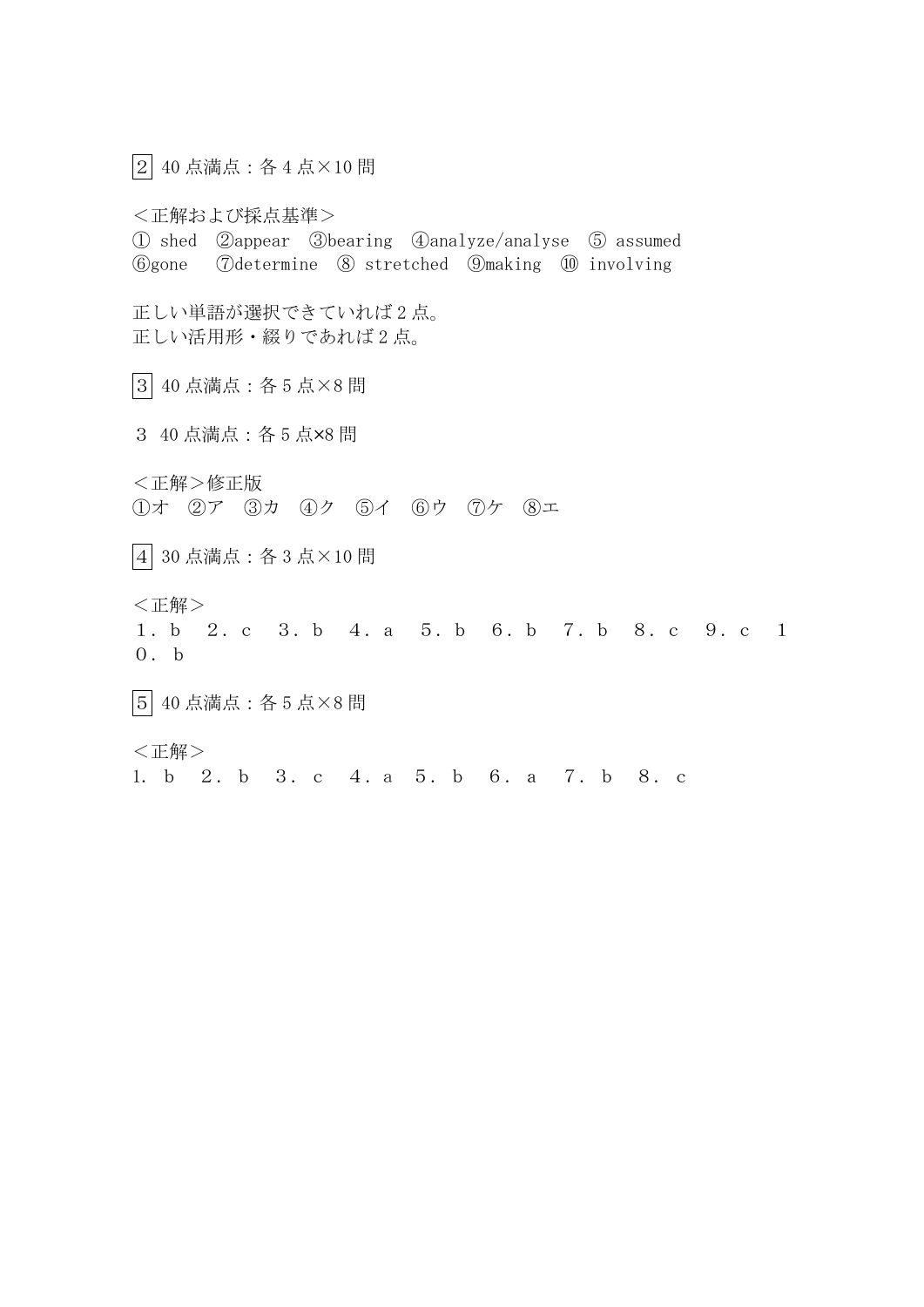6 80 点満点:(1)要約文 40 点(2)意見文 40 点

(1) 要約文

<採点基準>

(1) 採点官ひとりにつき 20 点×2 名の採点者

(2) 上記メモにある講義の要点 (1. 2. 3. の 3 点) が正確に十分に含まれてい るかによって 5

段階評価。要点 1 つにつき、5 点×3=15 点満点。これに要約文全体の質 5 点満 点を加え

た 20 点満点。

## <要約文の解答例 A>

Now that the Internet is so globalized, we have to think of its evolution in stages. The first stage of the Internet was about connectivity through email, web browsing and search, and the second phase was the networked economy such as E-commerce, digital supply chain and collaboration tools and its social aspects such as mobile, video, cloud, immersive experiences and social media. The next phase of the Internet would be the "Internet of Everything," that is, the everyday use of the Internet such as cars and wearables for athletes connected to it. It is not just about things but also about the benefits and the impact of the Internet in connecting people, process, data and things. The data by itself is not very interesting in this phase. The data that we can use, what we might call "actionable" data, would be more important. The "actionable" data that results from the process of turning data into information, information into knowledge and then knowledge into insight can benefit people's lives in a very positive way. This is because it can change manufacturing, supply chains and medical processes, for example. (195 words)

## <要約文の解答例 B>

The speaker claims that the next stage of the Internet will be an "Internet of Everything." In the beginning, the Internet was about connectivity, like email and web browsing, followed by a move into the networked economy and then to today's Internet. Today it's all about mobile, social, video, the cloud, and immersive experiences. In the future, however, the "Internet of Everything" will connect people, process, data and things, leading to new developments. For example, there will be more connected cars on the road, and wearables for athletes. Things such as these will allow us to collect massive amounts of data by monitoring them over Internet connections. The data that is generated, however, will not be interesting in itself. To become interesting it must become actionable - meaning we can do something with it. The data must first be turned into information,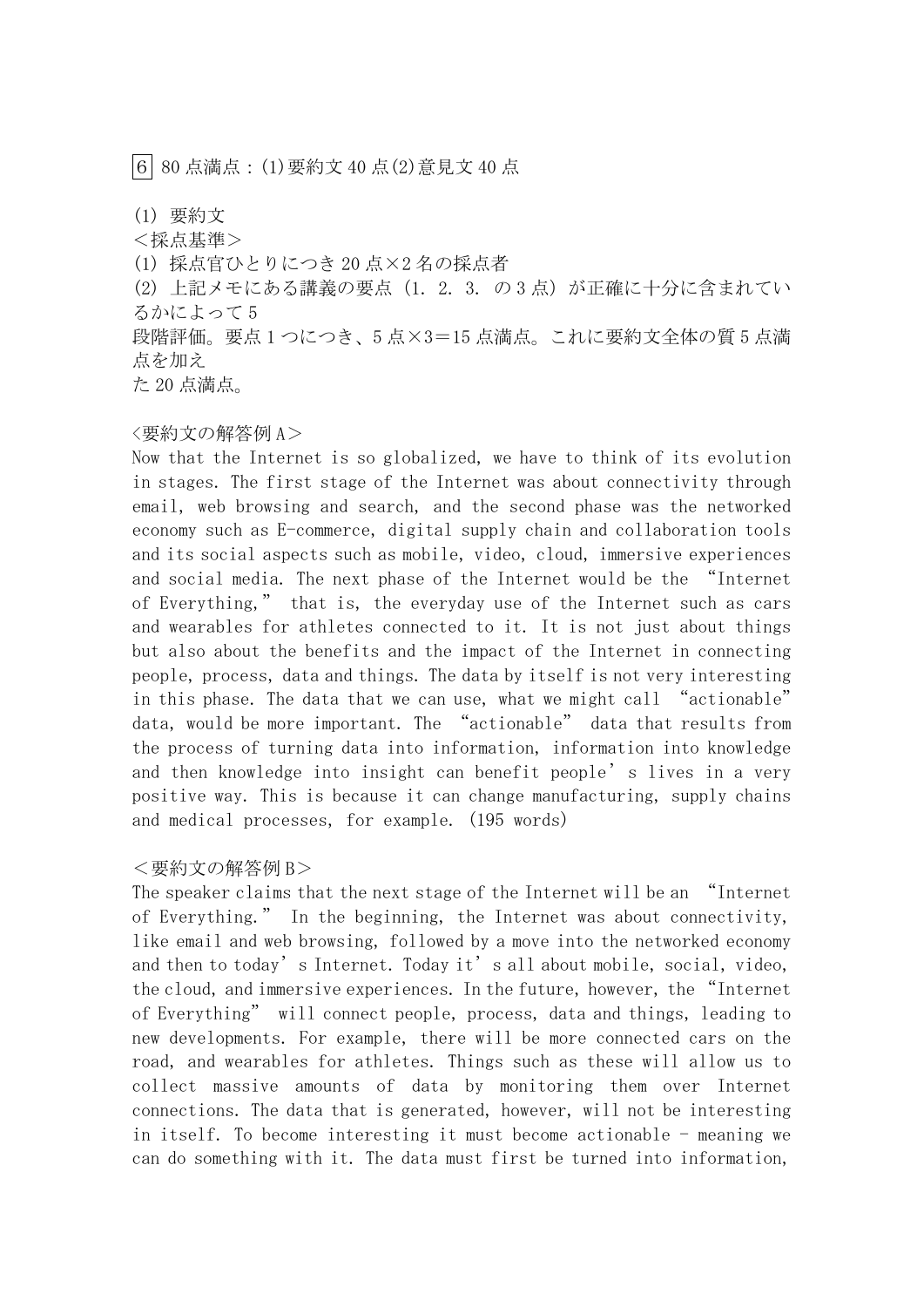then into knowledge, and finally to insight. When it has led to insight, we can take action. These actions then can affect processes in business, manufacturing, medicine and so forth, which can have positive effects on people's lives. (190 words)

(2) 意見文

<採点基準>

(1) 採点者ひとりにつき 20 点×2 名の採点者

(2) 意見文全体を形式面(10 点満点)+内容面(10 点満点)により評価。

(3) 形式面については、文法・語彙・綴り・句読点・一貫性・結束性・文章構 成・文章量を

評価。

(4) 内容面については、1) 自らの意見が特定の理由と具体的な例を挙げて明白 に述べられているか。2) 意見の焦点が講義で述べられた内容に即したものであ って、漠然とした「インターネット」についての一般的な意見にとどまっていな いか。3) 意見の全般的な独創性・質はどうか。の 3 点に基づいて評価。

(5) 例えば、焦点が不明確な内容について、完璧な英文で書かれている解答で あれば、形式

面は満点だが、内容面は不明確さの度合いに応じて減点する。ただし、全く関 係のない

内容について、完璧な英文で書かれている場合には、上限 5 点。

(6) 意見文全体の印象点:

```
0-4 points = 非常に劣っている
```

```
5-8 points = 劣っている
```
9-12 points = ふつう

 $13-16$  points = 良い

17-20 points = 非常に良い

<「非常に良い」解答例 A>

 As the speaker argues, the Internet has been connecting with more and more things, to become an "Internet of Everything." Such an Internet will have a strong impact on our lives, not only in beneficial ways, but also possibly in harmful ways.

 It seems clear that there will be many benefits gained from the Internet in the future. Already the Internet has brought useful tools like email and web search. If it becomes connected with other things, such as cars or home appliances, we will be able to gather data about our driving habits or energy usage, for example. If we then analyze that data, we can change our habits to drive less or to save energy at home. In such a way, the Internet could provide new benefits.

On the other hand, the highly connected Internet may also have harmful